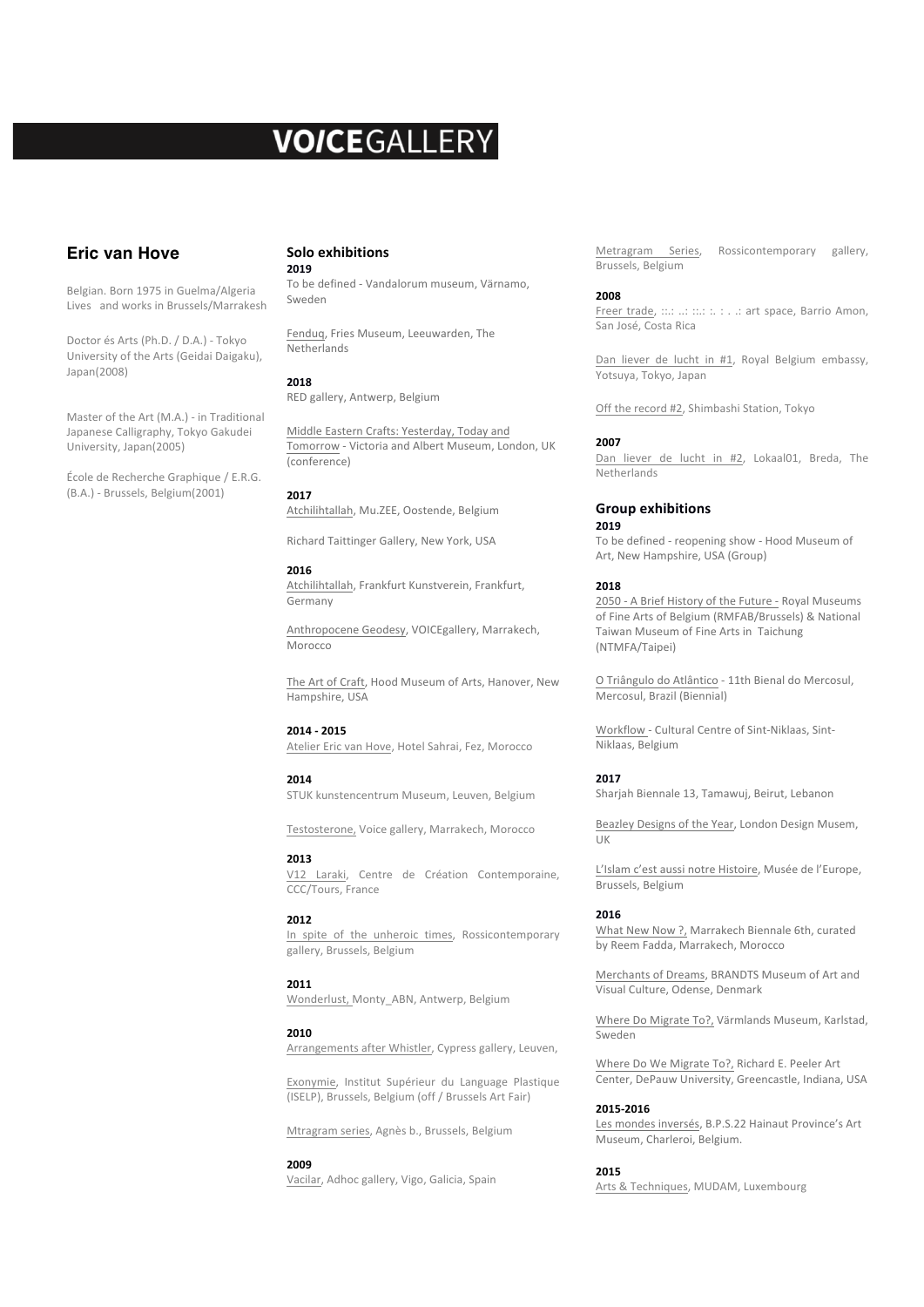#### **2014**

Rétrospective Maroc, curated by Jean-Hubert Martin, Institut du Monde Arabe, Paris, France

Marrakech bienniale 5, Morocco 

#### **2013**

All the visible features of an area of countryside or land, Fordham University's Center Gallery, New York

My Joburg, La maison rouge, fondation antoine de galbert, Paris, France

#### **2012**

Road Directions, Museo d'Arte Orientale, Torino, Italy

Where Do We Migrate To?, CAC, New Orleans, USA

#### **2011**

Portrait Show, Gallery I-20, New York, USA

Out of Place, Lora Reynolds gallery, Austin, Texas, USA

Where Do We Migrate To?, Center dell'Art, Design and Visual Culture, Baltimore, Maryland, USA

à partir, La Cambre, Brussels, Belgium

Conceptualizing the Body: Gaze, Masquerade, and Spectacle, Amelie A. Wallace Gallery, New York, USA

#### **2010**

Danse l'Afrique danse! Bienniale, Bamako, Mali

Foreign Affairs, Museum of Ansembourg, Liège, Belgium

Canvas Collective / Collection RTBF, Bozar museum, Brussels, Belgium

Neither From, Nor Towards..., Art Pavillion, Zagreb, Croatia

Mi'rajiyya, the Night Journey, Sharjah Museum, Sharjah, United Arab Emirates

Summer in the city #2, Cypres galerie, Leuven, Belgium

#### **2009**

Toute cruauté est-elle bonne à dire?, La Centrale électrique, Brussels, Belgium

4ème Scénographie Urbaine, The Joubert Park Project, Johannesburg, South Africa

The borders, Amelie A. Wallace Gallery, College of Old

Westbury, New York, USA

Into the Atomic Sunshine, Okinawa Prefectural Museum of Art, Japan

Casablanca: International Video Art Festival, Casablanca, Morocco

Cul-de-sac, satellite (fluxnews), 53ème 53rd Venice Biennial, Italy

Last Day of Magic, satellite group exhibit, ScalaMata Gallery, 53rd Venice Biennial, Italy

Untitled Ideal, collaboration with artist Nida Sinnokrot, Foresight gallery, Amman

Riwaq Bienniale, Contemporary art & architecture in the Occupied Territories, Palestine

1st FIAC of Algiers, National Museum of Algiers (MAMA), Algiers, Algeria

#### **2008**

Into the Atomic Sunshine, The Puffin Room, Soho, New York, USA

Localisms, De Paviljoens Museum, Almere, The Netherlands

Chinese Character Biennial, Ku Art Center, Huan Tie Museum, Beijing, China

«Into the Atomic Sunshine», Hillside Forum, Daikanyama, Tokyo, Japan

«Boom-Boom », Kyrgyz National Museum of Fine Arts, Bishkek, Kyrgyzstan

CamouFlashed Mediation, Meditations Biennial, Poznan, Poland

Camp Hiroshima: Migration, Hiroshima Art Project, Hiroshima, Japan

I have been to Japan, Fordham University's Center Gallery, New York, USA

#### **2007**

Scriptures, Toride Art Museum, Ibaraki, Japan

Resonances, STUK, Museum of Contemporary Art, Leuven, Belgium

PILOT:3, Monastery of St. Damian and St. Cosimo, 52nd Venice Biennial, Venice, Italy

Fenenin el-Rahhal, working artists' summit, Western Desert and Townhouse gallery, Cairo, Egypt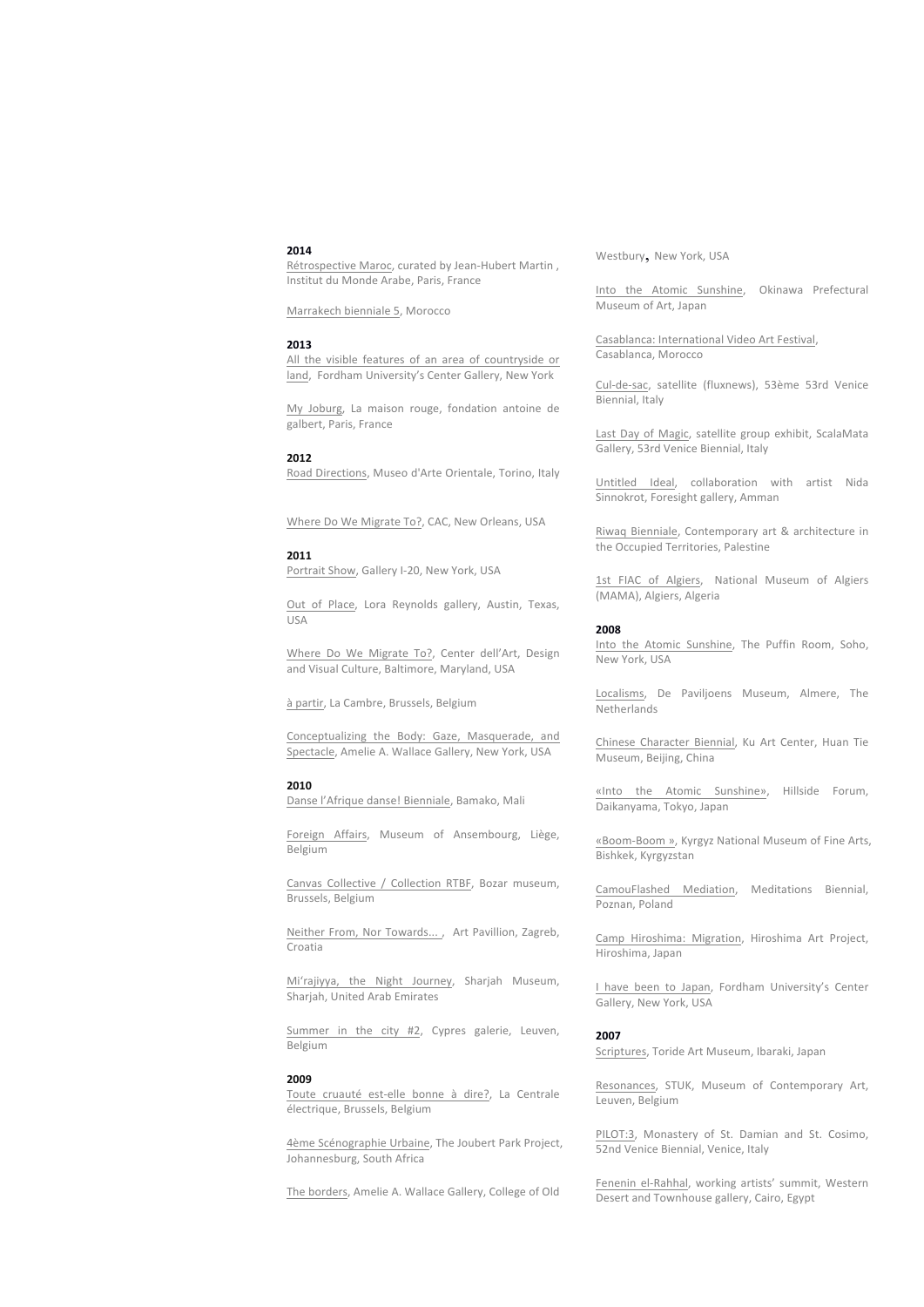Horizon, Bloomberg headquarters, with Art in General, New York, USA

Ecumenopolis, Location One gallery, Soho, New York, USA

Memory in Motion, Münchner Stadtbibliothek, Bavaria, Germany

30 et presque songes, zone zital ankorondrano, Antananarivo, Republic of Madagascar

Dan liever de lucht in #1, Royal Belgium embassy, Yotsuya, Tokyo

Dan liever de lucht in #2, Lokaal01 gallery, Breda, The Netherlands

Be(com)ing Dutch Causus, Van Abbemuseum, Eindhoven, The Netherlands

Water, ink: world of monochrome, Ueno City Art Museum, Taito-ku, Tokyo, Japan

NO MAN'S LAND, Verbeke Foundation, Kemzeke, Stekene, North Flanders, Belgium

#### **2006**

«What Form Would A Life Take?», MOP Projects gallery, Sydney, Australia

## **2005**

«Cantos», Museum of contemporary art / Casino du Luxembourg, Luxembourg

«Without borders», Museum of architecture, Tallinn, Estonia

«2live», Gallery of Fine Arts Koroska, Slovenj Gradec, Slovenia

«Wanakio», Biennial of Okinawa, Noren vegetable market, Naha, Okinawa

## **ARTIST TALKS / STORYTELLING ITEMS (selection)**

## **2010**

Galerija miroslav kraljevic, Zagreb

Faculty of Fine Arts, Visva Bharati University, Shantiniketan, West Bengal, India

#### **2009**

DIVA series, The University of the Witwatersrand, Johannesburg, South Africa

University Hassan II, Casablanca, Morocco

#### **2008**

La Casa de los tres Mundos, Granada, Nicaragua

Massey University, School of Fine Arts, Wellington, New Zeeland

Rumah Air Panas (RAP), Annex Gallery, Kuala Lumpur, Malaysia

ArtEast, Bishkek, Kyrghystan

Jan van Eyck Academie, Maastricht, Holland

#### **2007**

Arts en Liberté Gallery, Algiers, Algeria

Green Papaya Art Space, Metro-Manila, The Philippines

Tokyo National University of Fine Arts and Music, Tokyo, Japan

Alliance Française of Yangon, Union of Myanmar

New York Studio Program, New York, USA

The Khalid Shoman Foundation / Darat al Funun, Amman, Jordan

Academy of Humanities and Economics, Łódź, Poland

Be(com)ing Dutch Causus, Van Abbemuseum, Eindhoven, The Netherlands

University of Sarajevo, Sarajevo, Bosni & Herzegovina

Academy for Fine Arts, Cetinie, Montenegro

La Cambre, Brussels, Belgium

[AIT] Art Initiative Tokyo, Daikanyama, Tokyo, Japan

## **BURSARIES, AWARDS & RESIDENCIES (selection)**

#### **2012**

Dar Al-Ma'mûn artist residency, Marrakech, Morocco (Belgium Government support)

#### **2011**

Nominated for Sam Art prize 2011, Paris, France

CDA-Projects Grant Honorary Mention, ?stanbul, Turkey

#### **2010**

Centre International des Récollets artist Residency and grant (Ville de Paris), Paris, France